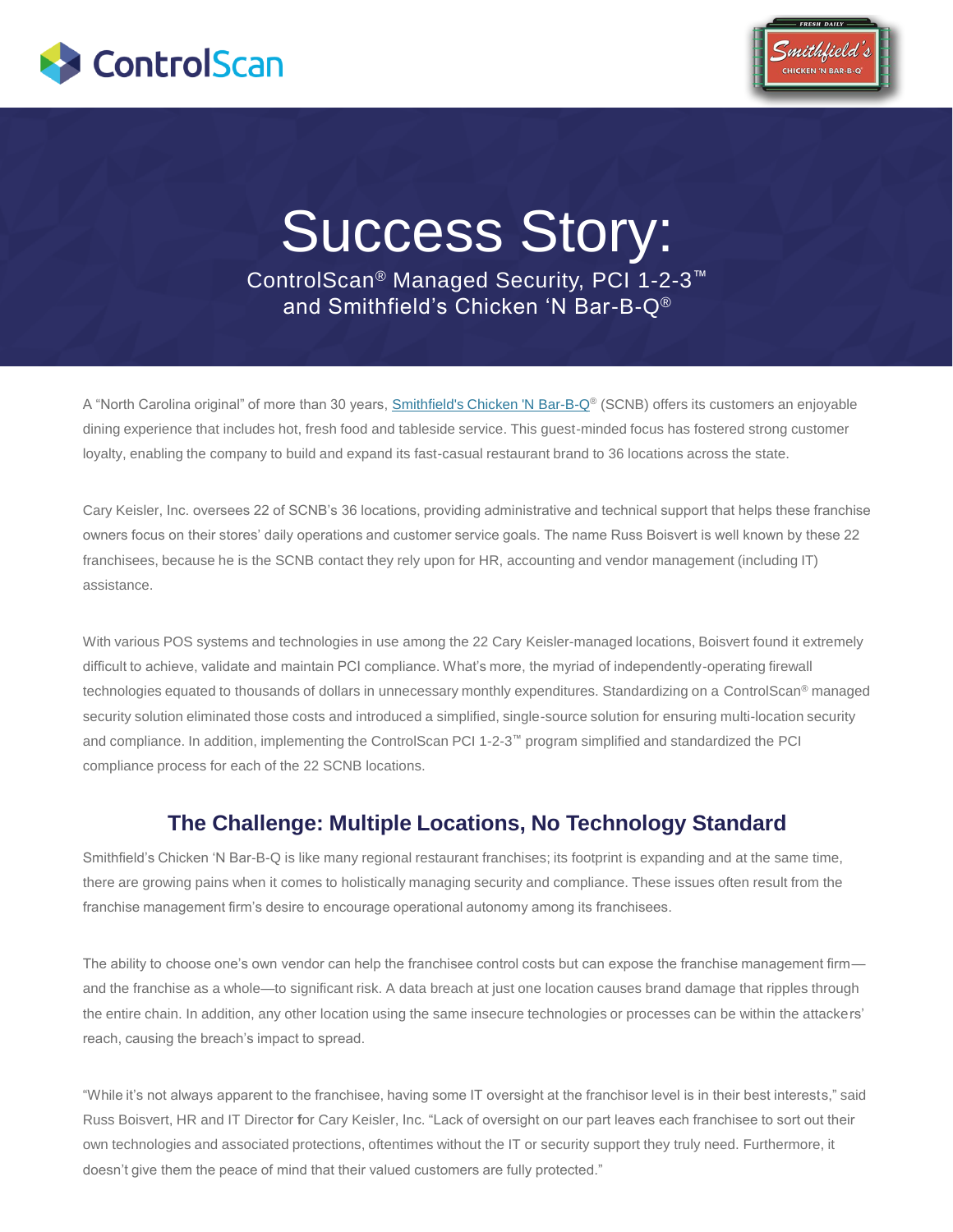Historically, each SCNB franchisee was responsible for selecting and implementing their own firewall, anti-virus and antimalware technologies. Boisvert dedicated a portion of his time to assisting with these implementations, but the resulting patchwork of solutions couldn"t ensure that the organizational network was fully secured.

Compliance with the Payment Card Industry Data Security Standard (PCI DSS) created an additional layer of operational complexity. Boisvert found that achieving, validating and maintaining PCI compliance among 22 locations was virtually impossible, given the number of vendors and technologies involved.

"Demonstrating PCI compliance is a big deal because just about everything you can think of is in scope," said Boisvert. "Each location's internal and external networks must be effectively and continuously secured."

## **The Solution: A Single Source for Unified Security and Compliance**

Overwhelmed by the organization"s overly-complicated IT landscape, Boisvert decided to establish a partnership that would create a simplified, cost-effective IT security and compliance standard across the SCNB chain.

"One of our POS providers, Lucas Systems, recommended I contact ControlScan," said Boisvert. "ControlScan had a convenient solution that addressed every challenge I presented, and they were willing to work with existing SCNB service providers to eliminate burden. For example, their ability to contract directly with Verizon for network connection failover greatly simplified that process, saving us money and ensuring that even if our network goes down, we can still process card transactions through cellular internet connection."

Boisvert selected the ControlScan PCI 1-2-3™ program to simplify and standardize the PCI compliance process among the 22 SCNB locations. The program, which includes the SmartSAQ self assessment questionnaire, network vulnerability scans, custom security policies and personalized, expert guidance every step of the way, is ideal for bringing compliance and convenience to multi-location businesses.

#### "The move to a single, reliable source for our security and compliance needs promised to make my life so much simpler."

ControlScan is also a Managed Security Service Provider (MSSP); therefore, Boisvert chose to utilize the company"s managed Unified Threat Management (UTM) service. The service delivers layered security that combines ControlScan"s deep expertise and high-touch support with the exceptional protection of a UTM security appliance, which includes firewall; advanced intrusion detection and prevention; anti-virus, anti-spam and anti-malware; content filtering and VPN capabilities. In addition, fullyintegrated WiFi access points save money and create an additional security barrier.

"The move to a single, reliable source for our security and compliance needs promised to make my life so much simpler," said Boisvert. "Not only that, but it would ensure uniform protection for our franchisees and their customers."